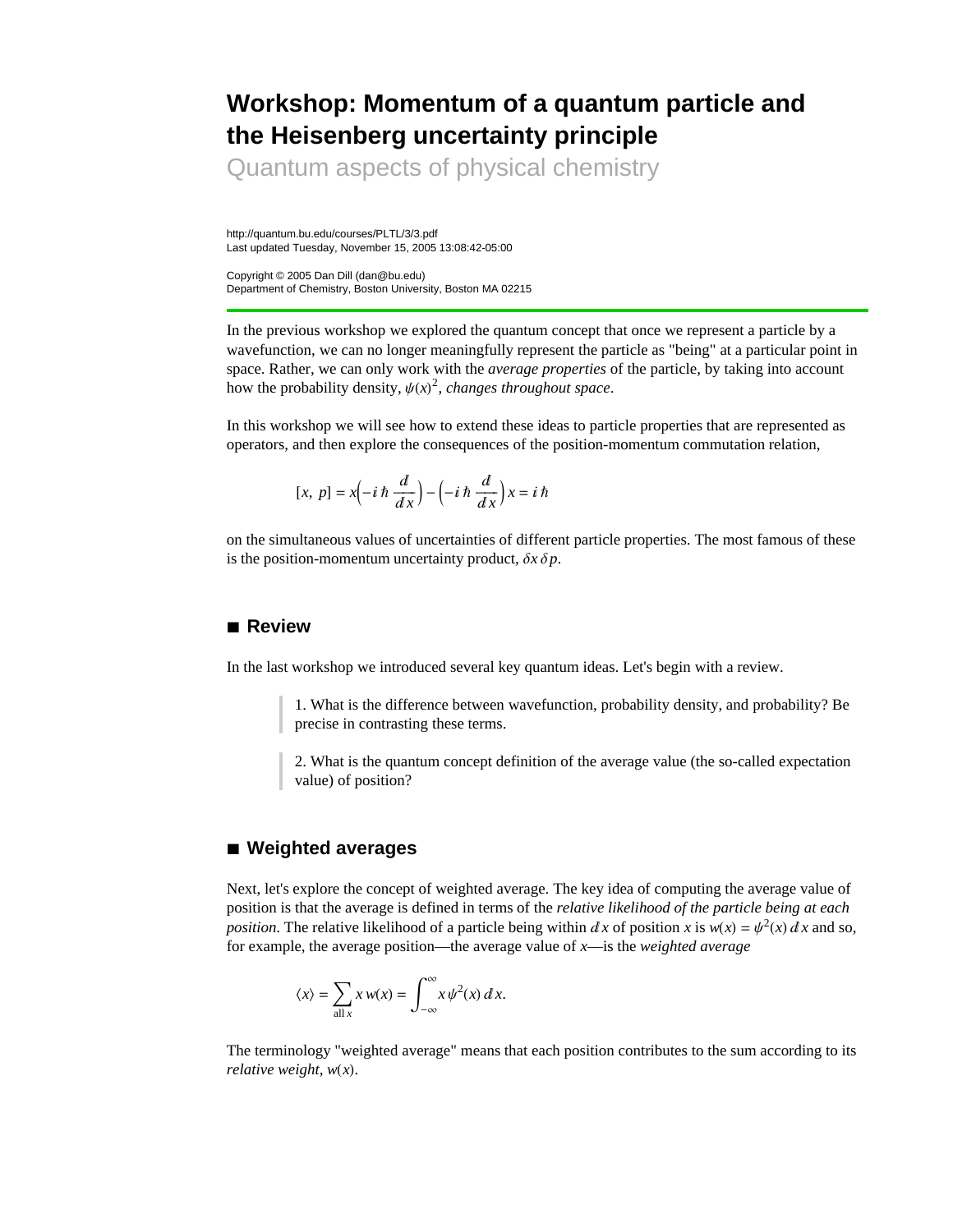3. What are the units of the relative weights,  $w(x)$ ?

4. What is the numerical value of the sum of the relative weights,  $w(x)$ ?

5. Assume that the following is the list of scores, out of a possible maximum of 50 points, earned on an exam. Calculate the exam average.

845, 35, 41, 32, 32, 36, 38, 50, 48, 45, 32, 42, 36, 38, 34, 34, 37, 33, 46, 40, 43, 37, 37, 42, 39, 41, 42, 43, 47, 37, 42, 49, 38, 37, 42, 37<

6. Make a table of scores,  $s_i$ , and their corresponding relative weights,  $w_i$ . Make sure that your weights add up to 1.

7. Write down an expression for the exam average in terms of the scores, *si*, and their corresponding relative weights, *wi*.

8. Use your expression to calculate the exam average. Is your answer the same as the average you computed in question 5? Should it be?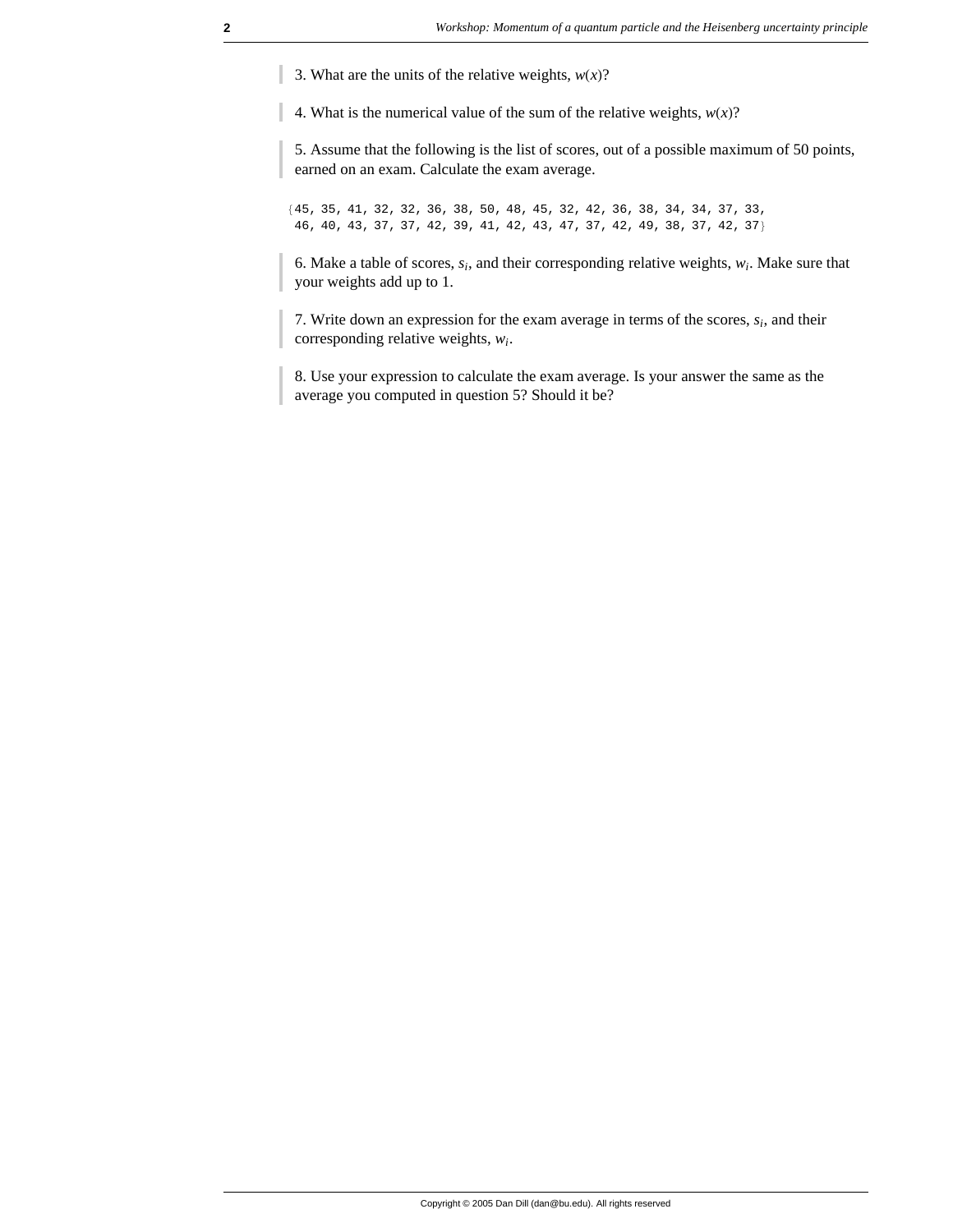#### **à Complex-valued wavefunctions**

In general wavefunctions can have imaginary components. In this workshop we'll use the same wavefunction as in the previous workshop except that now the wavefunction will contain the factor  $i = \sqrt{-1}$ . That is, we'll work in one dimension and assume that the wavefunction of a particle confined between  $x = 0.0$  Å and  $x = L = 1.0$  Å is

$$
\psi_{2a}(x) = i \sqrt{2/L} \sin(2\pi x/L).
$$

To ensure that quantities calculated from wavefunctions are real numbers, probabilities are computed using a product of wavefunction,  $\psi$ , and its complex conjugate,  $\psi^*$ , where the  $*$  on the wavefunction denotes complex conjugation, that is, to replace everywhere  $i$  by  $-i$ .

> 9. This means that in general we write probability densities as  $|\psi(x)|^2 = \psi(x)^* \psi(x)$  rather than simply as  $\psi(x)^2$ . Show that the latter rule does not make sense physically but that the former rule does.

> 10. In the last workshop you determined that the expectation (average) value of position,  $\langle x \rangle = \int_0^{1 \lambda} x \psi_2(x)^2 dx$ , was 0.5 Å. Show that this definition of expectation value used with  $\psi_{2a}(x)$  leads to an unphysical answer.

> 11. How can we enhance the definition of expectation value of position to make it sensible when used with wavefunctions that contain imaginary factors?

12. Show that your enhanced definition give the same answer for  $\langle x \rangle$  for the two wavefunctions,  $\psi_2(x)$  and  $\psi_2(a)$ .

13. Consider the following statement: In quantum calculations, the overall phase of a wavefunction has no effect on physical quantities calculated with the wavefunction. Assess the correctness of this statement, based on your answers to the previous several questions.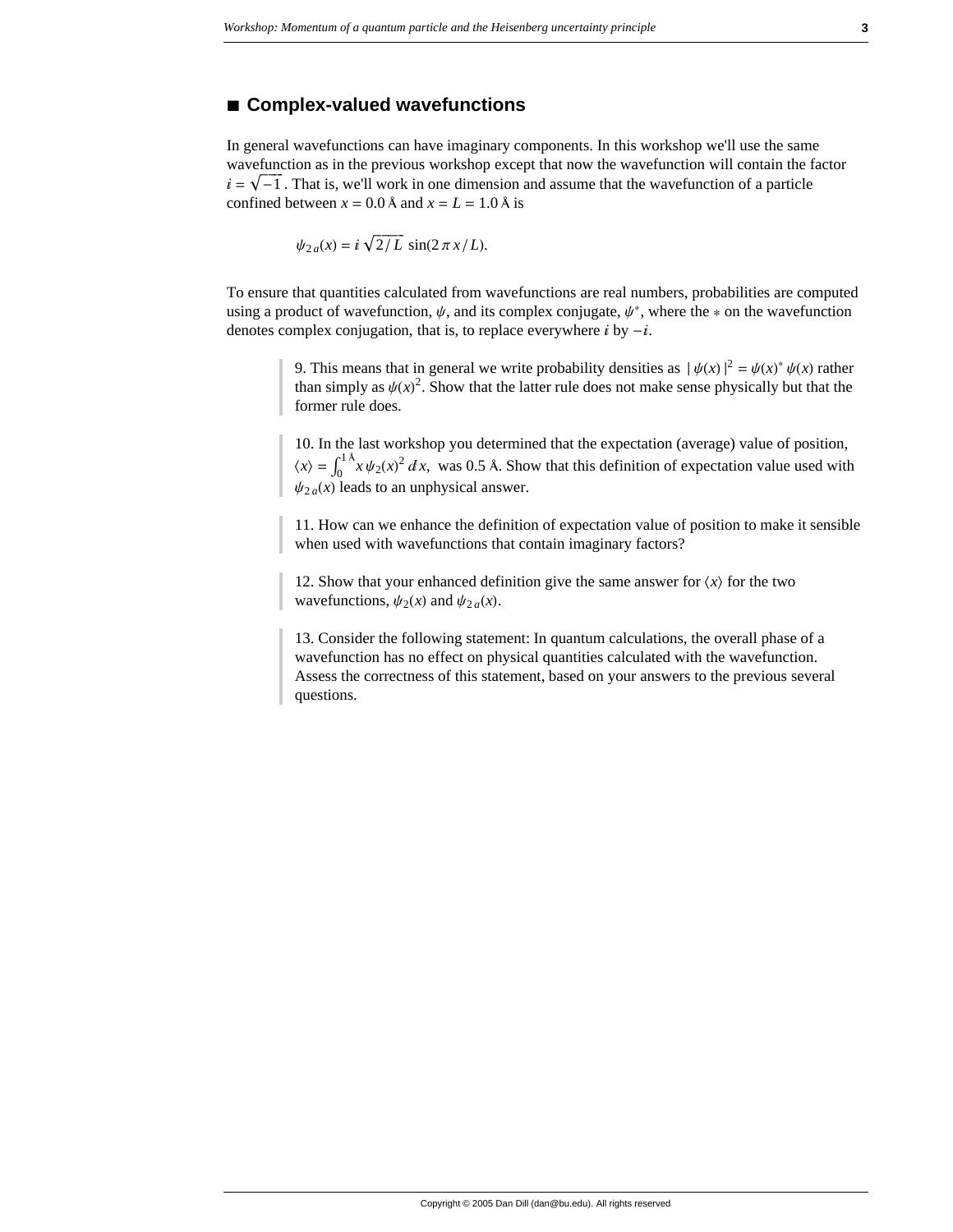#### **à Average values of momentum**

Now, let's investigate how to compute the average value of momentum. We have learned that, in quantum mechanics, momentum is represented as the operator  $p = -i \hbar d / dx$ . Since the momentum is expressed in terms of an operator rather than a numerical quantity, we cannot compute the average momentum,  $\langle p \rangle$ , of a particle in the same way that we used to compute its average position,  $\langle x \rangle$ .

Here is how we extend the recipe for average values to handle cases were the physical quantity is represented as an operator. The first step is to determine the effect of the operator on the wavefunction. For the case of momentum, this means we need to evaluate the expression

$$
g(x) \equiv p \psi(x) = -i \hbar \frac{d}{dx} \psi(x).
$$

It is very helpful to interpret this expression as follows: The effect of the momentum operator on a wavefunction is a *new function*,  $g(x)$ , that is, something that has a *numerical value* at each value of *x*. That is, in this first step we have gone for operator to numbers.

The second step is to evaluate the product

$$
\psi(x)^* g(x) = \psi(x)^* p \psi(x) \equiv -i \hbar \psi(x)^* \frac{d}{dx} \psi(x)
$$

at each value of *x*.

14. Show that, for any wavefunction,  $\psi(x)$ , the units of  $\psi(x)^* p \psi(x)$  are momentum per unit length.

15. In three dimensions the expression in the previous question is replace by  $\psi(x, y, z)^* p_x \psi(x, y, z)$ , where now we use  $p_x$  to indicated the operator for the *x* component of the momentum. What would the units of the expression  $\psi(x, y, z)^* p_x \psi(x, y, z)$ ? Does it make sense to interpret this expression as a momentum density,  $\rho_{p_x}(x, y, z)$ ? ( $\rho$  is the Greek letter rho.)

16. Is this interpretation analogous to interpreting  $\psi(x, y, z) * \psi(x, y, z)$  as a probability density? Can we interpret  $\psi(x)^* p \psi(x)$  as a one-dimensional momentum density,  $\rho_p(x)$ ?

A way to estimate the average momentum of the particle,  $\langle p \rangle$ , is to evaluate the contribution to the momentum for adjacent regions of space and then to sum up these contributions.

> 17. With respect to the values of the wavefunction  $\psi_{2a}(x)$  at the 21 evenly spaced points between 0 and 1 Å, given below, write an equation in terms of the momentum density,  $\rho_p(x)$ , that corresponds to this definition of average momentum.

In calculus we learn that the derivative of a function,  $f(x)$ , at a point is the slope of the function at that point,

$$
\frac{df}{dx} = \lim_{\Delta x \to 0} \frac{f(x + \Delta x) - f(x)}{(x + \Delta x) - x}.
$$

An approximation to the derivative is to *not take the limit*,  $\Delta x \rightarrow 0$ .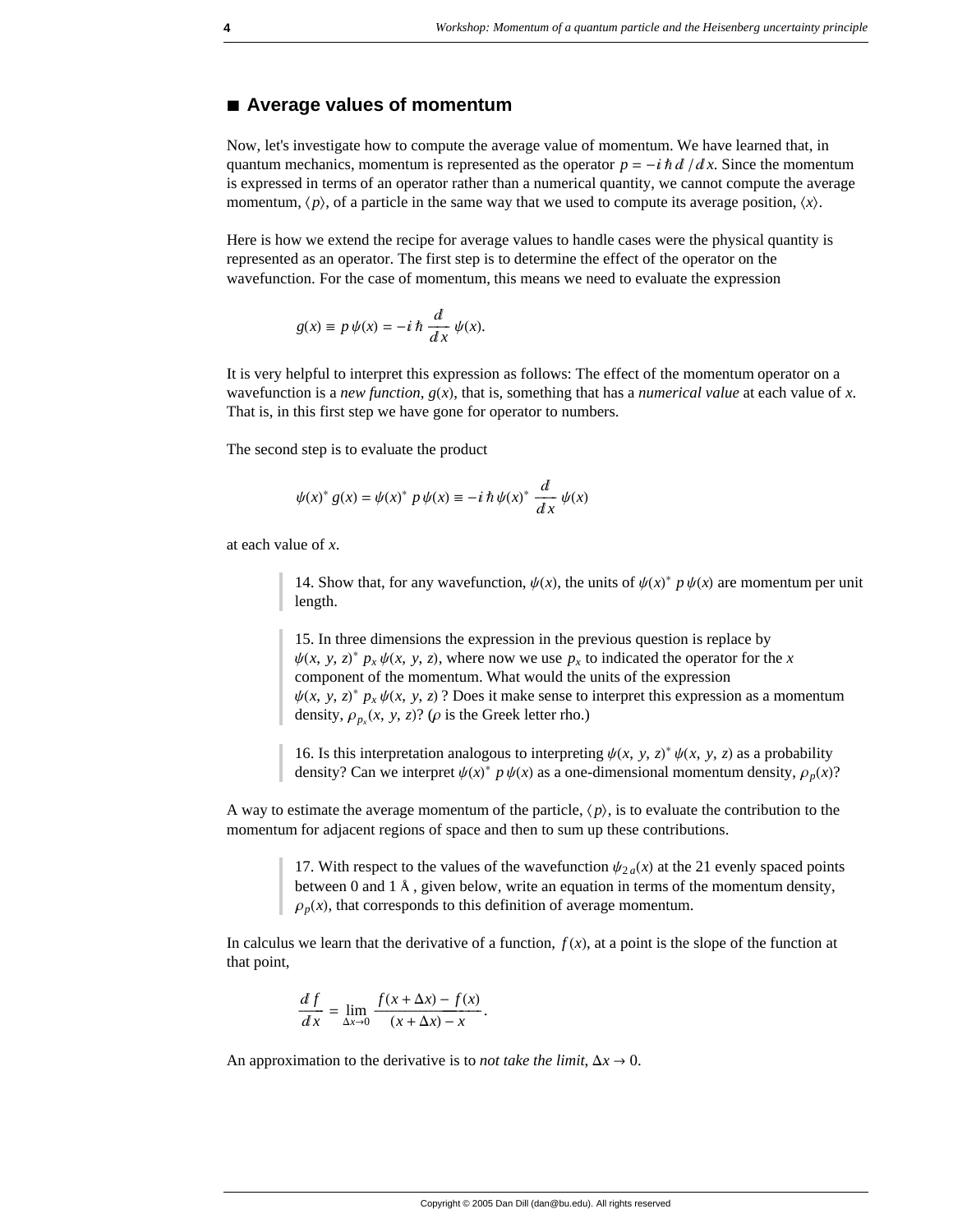18. Use this idea to show that your scheme to evaluate the average momentum is equivalent to

$$
\langle p \rangle \simeq -i \hbar \sum_{i=1}^{20} \psi(x_i)^* \left( \psi(x_{i+1}) - \psi(x_i) \right).
$$

19. Use this scheme to evaluate this approximation to the average momentum. Her are the wavefunction values.

| <b>x</b> (Å) | $\psi_{2\,\text{a}}$ ( $\mathbb{A}^{-1/2}$ ) |
|--------------|----------------------------------------------|
| 0            | 0                                            |
| 0.05         | 0.437i                                       |
| 0.1          | 0.831i                                       |
| 0.15         | 1.14 i                                       |
| 0.2          | 1.34i                                        |
| 0.25         | 1.41 i                                       |
| 0.3          | 1.34i                                        |
| 0.35         | 1.14 i                                       |
| 0.4          | 0.831i                                       |
| 0.45         | 0.437i                                       |
| 0.5          | 0                                            |
| 0.55         | $-0.437i$                                    |
| 0.6          | $-0.831i$                                    |
| 0.65         | $-1.14$ i                                    |
| 0.7          | $-1.34$ i                                    |
| 0.75         | $-1.41$ i                                    |
| 0.8          | $-1.34$ i                                    |
| 0.85         | $-1.14$ i                                    |
| 0.9          | $-0.831i$                                    |
| 0.95         | $-0.437i$                                    |
| 1.           | 0                                            |

20. Do your value and units for the average momentum make sense? Could you have anticipated your value, without doing any calculations? Hint: Analyze your computation pictorially.

21. How could you improve your value for the average momentum?

22. Write the mathematical equation that corresponds to exact value of the average momentum.

23. Write the mathematical equation that corresponds to exact value of the average of any quantity represented by an operator. Does you expression also work for cases where the quantity is not an operator (such as average values of position)?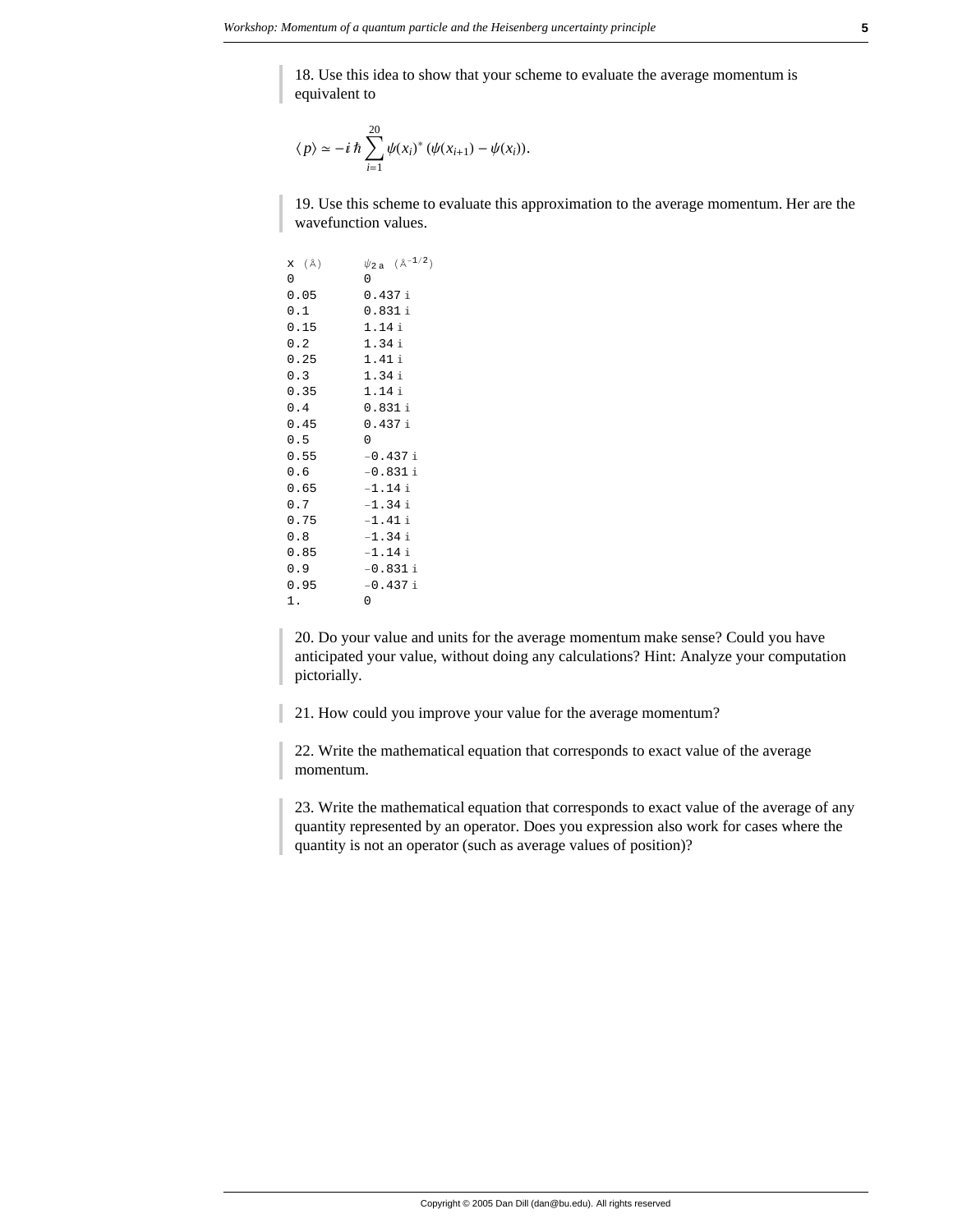# **à Average values of squared momentum**

24. With respect to the values of the wavefunction  $\psi_{2a}(x)$  at the 21 evenly spaced points between 0 and 1 Å used in the previous workshop, show that an approximate scheme to evaluate the squared momentum density is

$$
\langle p^2 \rangle \simeq -\hbar^2 \sum_{i=2}^{20} \psi(x_i)^* \frac{\psi(x_{i+1}) - 2 \psi(x_i) + \psi_{i-1}(x)}{\Delta x},
$$

where  $\Delta x$  is the constant spacing between adjacent positions.

25. Use the scheme to evaluate this approximation to the average squared momentum.

26. Do your value and units for the average squared momentum make sense? Could you have anticipated your value, without doing any calculations?

27. How could you improve your value for the average squared momentum?

28 Write the mathematical equation that corresponds to exact value of the average squared momentum.